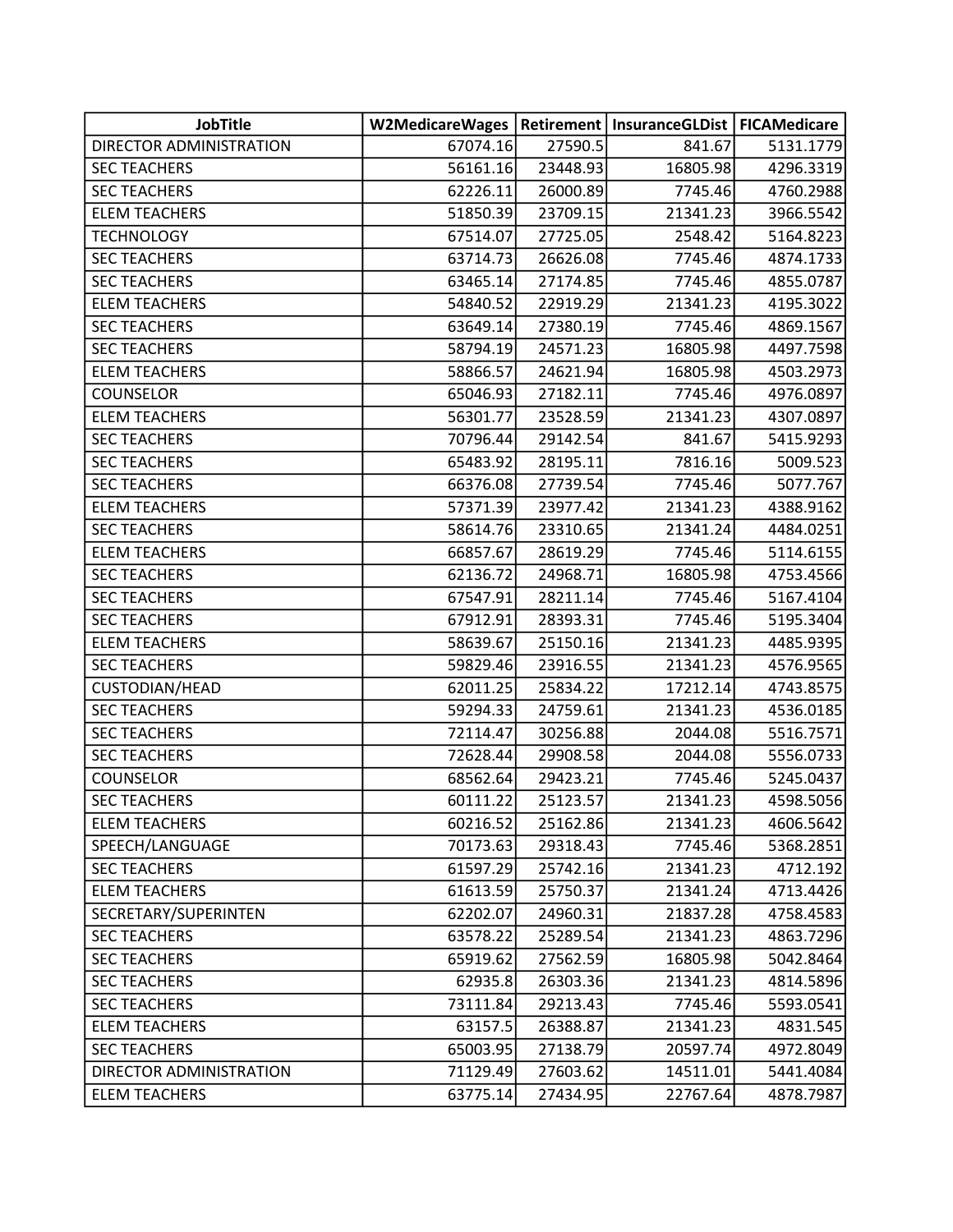| <b>SEC TEACHERS</b>        | 65593.53  | 27392.92 | 21341.23 | 5017.9089 |
|----------------------------|-----------|----------|----------|-----------|
| <b>SEC TEACHERS</b>        | 67751.67  | 28305.52 | 21341.23 | 5183.0035 |
| <b>SEC TEACHERS</b>        | 77337.81  | 32264.96 | 7745.46  | 5916.3442 |
| <b>SEC TEACHERS</b>        | 69171.36  | 28875.15 | 21341.24 | 5291.6043 |
| <b>SEC TEACHERS</b>        | 69454.57  | 28995.72 | 21341.24 | 5313.2733 |
| <b>ELEM TEACHERS</b>       | 78084.17  | 28082.1  | 13969.47 | 5973.4385 |
| DIRECTOR ADMINISTRATION    | 70619.61  | 29481.69 | 21851.21 | 5402.3958 |
| <b>SEC TEACHERS</b>        | 73918.86  | 31431.58 | 21341.24 | 5654.7893 |
| <b>SEC TEACHERS</b>        | 77423.66  | 32394.42 | 16805.98 | 5922.9069 |
| SECURITY/HOURLY            | 78803.57  | 32819.77 | 19046.94 | 6028.4713 |
| <b>SEC TEACHERS</b>        | 77451.45  | 32338.44 | 21341.23 | 5925.0399 |
| DIRECTOR ADMINISTRATION    | 86420.37  | 36067.77 | 8162.58  | 6611.1629 |
| <b>SEC TEACHERS</b>        | 77681.91  | 32446.45 | 21341.23 | 5942.6684 |
| <b>ELEM TEACHERS</b>       | 90923.51  | 37527.77 | 2044.08  | 6955.6476 |
| <b>ASSISTANT PRINCIPAL</b> | 79771.24  | 33419.18 | 21341.23 | 6102.4969 |
| <b>ASSISTANT PRINCIPAL</b> | 90810.06  | 37873.88 | 8162.58  | 6946.9737 |
| SPEECH/LANGUAGE            | 85432.62  | 35674.19 | 16805.98 | 6535.5924 |
| <b>ELEM TEACHERS</b>       | 86844.2   | 36256.01 | 16805.98 | 6643.5804 |
| <b>ELEM TEACHERS</b>       | 89263.13  | 37262.03 | 16805.98 | 6828.6341 |
| <b>SEC TEACHERS</b>        | 86242.11  | 36008.75 | 21341.24 | 6597.5208 |
| COUNSELOR                  | 89408.89  | 37311.54 | 16805.98 | 6839.7812 |
| <b>ELEM TEACHERS</b>       | 86789.42  | 36232.89 | 21341.24 | 6639.394  |
| <b>ELEM TEACHERS</b>       | 87813     | 36655.11 | 21341.23 | 6717.696  |
| <b>SEC TEACHERS</b>        | 87498.37  | 37661.16 | 21341.23 | 6693.6289 |
| DIRECTOR ADMINISTRATION    | 91740.15  | 38682.41 | 16805.98 | 7018.1193 |
| <b>SEC TEACHERS</b>        | 90137.58  | 37611.53 | 21341.23 | 6895.52   |
| <b>SEC TEACHERS</b>        | 93023.9   | 39817.51 | 16805.98 | 7116.3318 |
| DIRECTOR ADMINISTRATION    | 91270.85  | 38063.7  | 21341.23 | 6982.2227 |
| SOCIAL WORKER              | 91671.23  | 39370.12 | 21341.24 | 7012.8463 |
| <b>SEC TEACHERS</b>        | 92022.14  | 39210.47 | 21341.23 | 7039.6927 |
| <b>ELEM TEACHERS</b>       | 91986.41  | 39310.06 | 21341.23 | 7036.9574 |
| <b>ELEM TEACHERS</b>       | 92962.16  | 38806.88 | 21341.23 | 7111.6039 |
| <b>SEC TEACHERS</b>        | 102549.04 | 42877.04 | 7745.46  | 7845.0005 |
| <b>SEC TEACHERS</b>        | 93503.99  | 39646.1  | 21341.23 | 7153.0574 |
| DIRECTOR ADMINISTRATION    | 94790.42  | 39549.42 | 21341.23 | 7251.466  |
| <b>ELEM TEACHERS</b>       | 95074.85  | 39671.05 | 21341.23 | 7273.2307 |
| PRINCIPAL                  | 96322.2   | 41344.21 | 21120.47 | 7368.6464 |
| PRINCIPAL                  | 110102.07 | 45516.12 | 2548.42  | 8422.8083 |
| DIRECTOR ADMINISTRATION    | 116952.68 | 48851.26 | 8190.06  | 8946.8762 |
| PRINCIPAL                  | 108460.54 | 45277.87 | 21851.21 | 8297.2335 |
| DIRECTOR ADMINISTRATION    | 108345.4  | 45195.35 | 26377.51 | 8288.4248 |
| DIRECTOR ADMINISTRATION    | 117885.82 | 49186.29 | 21851.21 | 9018.2608 |
| SUPERINTENDENT             | 144426.58 | 61590.1  | 1134.96  | 10631.59  |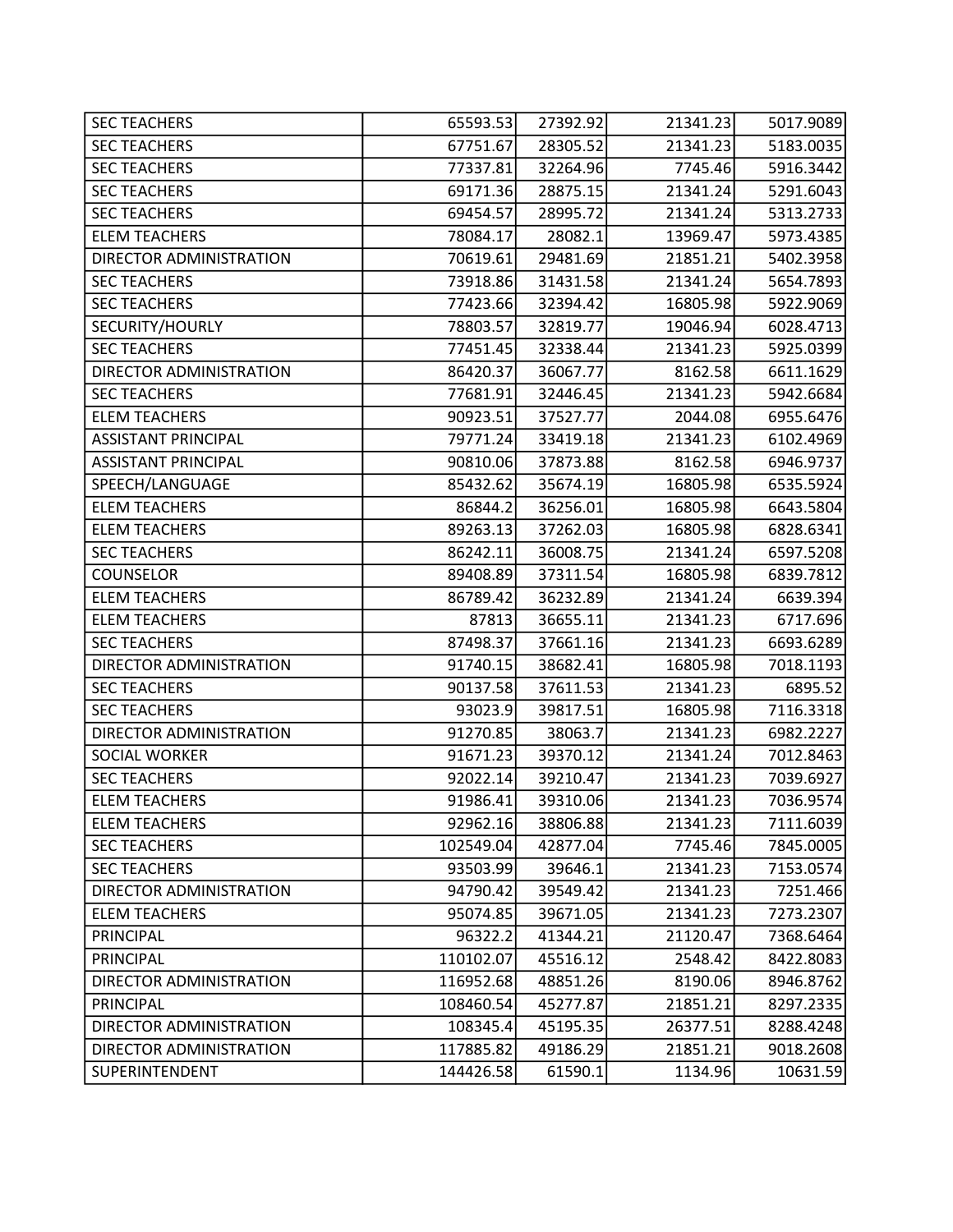| <b>TotalWages</b>        |
|--------------------------|
| 100637.5<br>5079         |
| 100712.4019              |
| 100732.7588              |
| 100867.3242              |
| 102952.3623              |
| 102960.4433              |
| 103240.5287              |
| 103296.3422              |
| 103643.9467              |
| 104669.1598              |
| 7873<br>104797.          |
| 104950.5897              |
| 105478.6797              |
| 106196.5793              |
| 106504.713               |
| 106938.847               |
| 107078.9562              |
| 107750.6751              |
| 108337.035!              |
| 108664.8666              |
| 108671.9204              |
| 109247.0204              |
| 109616.9995              |
| 109664.1965              |
| 109801.46<br>7!          |
| 109931.188!              |
| 109932.1871              |
| 37.<br>173<br>11013<br>3 |
| 353<br>110976.           |
| 111174.5256              |
| 111327.1742              |
| 112605.8051              |
| 113392.872               |
| 113418.6426              |
| 113758.1183              |
| 115072.7196              |
| 115331.0364              |
| 115394.9796              |
| 115663.7841              |
| 115719.145               |
| 117713.2849              |
| 118685.5284              |
| 118856.5287              |
|                          |